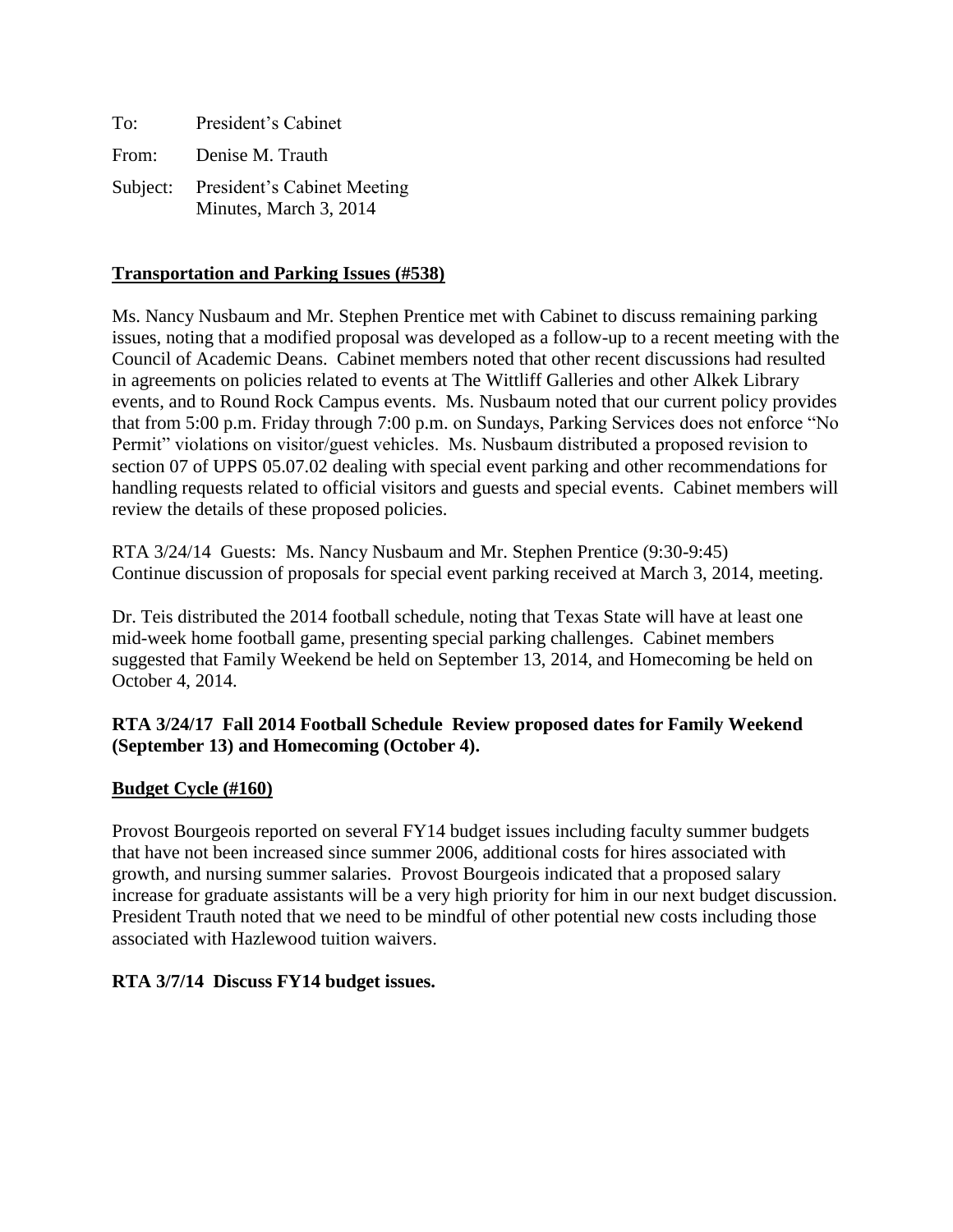# **Board of Regents Follow-up (#57)**

Mr. Nance distributed a memorandum summarizing follow-up actions needed based on Board of Regents' decisions. President Trauth reported that Texas State may host the February 2015 Board of Regents' meeting.

## **Housing and Residential Life Apartment Accommodation Agreement**

Dr. Smith discussed a proposed housing and residential life apartment accommodation agreement patterned after a similar policy at the University of Texas at Austin. Cabinet members endorsed this statement.

# **Chancellor's Meeting with the Presidents Follow-up (#623)**

President Trauth reported that Legislative Appropriations Request development was discussed; she asked Dr. Gratz to invite Vice Chancellor Sean Cunningham, Mr. Mike Wintemute, and Mr. Daniel Harper to a Cabinet meeting as soon as possible. She noted that we should anticipate submitting at most one or two Exceptional Items beyond construction requests. Provost Bourgeois indicated that STAR Park operational funding would probably be our best request. The Council of Public University Chancellors and Presidents is still seeking a grant related to a statewide economic impact study, but we need to move ahead with our own study. Regent Charlie Amato said that hiring of information technology professionals is becoming a bigger and bigger problem, and the President suggested that we develop a relationship with his company for our departments preparing graduates in this fields.

### **President's Update (#556)**

President Trauth reported that we are planning an event on April 8, 2014, (the opening night of Anything Goes) for Texas State Guardians and Heroes along with a pre-show event celebration the renovation of Old Main. If Cabinet members want tickets, they should let Ms. Mary Ann Mendoza know. President Trauth expressed her satisfaction at the positive outcome of Freeman Ranch conversation.

### **Significant Issues (#01)**

Dr. Breier noted that we are beginning a five-city Pride in Action "Thank-you Tour," with events in Austin, San Antonio, Houston, Dallas, and Ft. Worth.

Dr. Hustvedt noted that Texas State is collaborating with the City of San Marcos and 5Gyres for an April 8, 2014, event on a trash awareness event as an end to an April 3-8, 2014, series of events. "Professor Dumpster," an alumnus who is now working at Houston-Tillotson University is coming to campus during the week of March 10-14, 2014.

Dr. Wyatt reported that we are continuing to work with faculty on the Windows XP phaseout with no surprises to date.